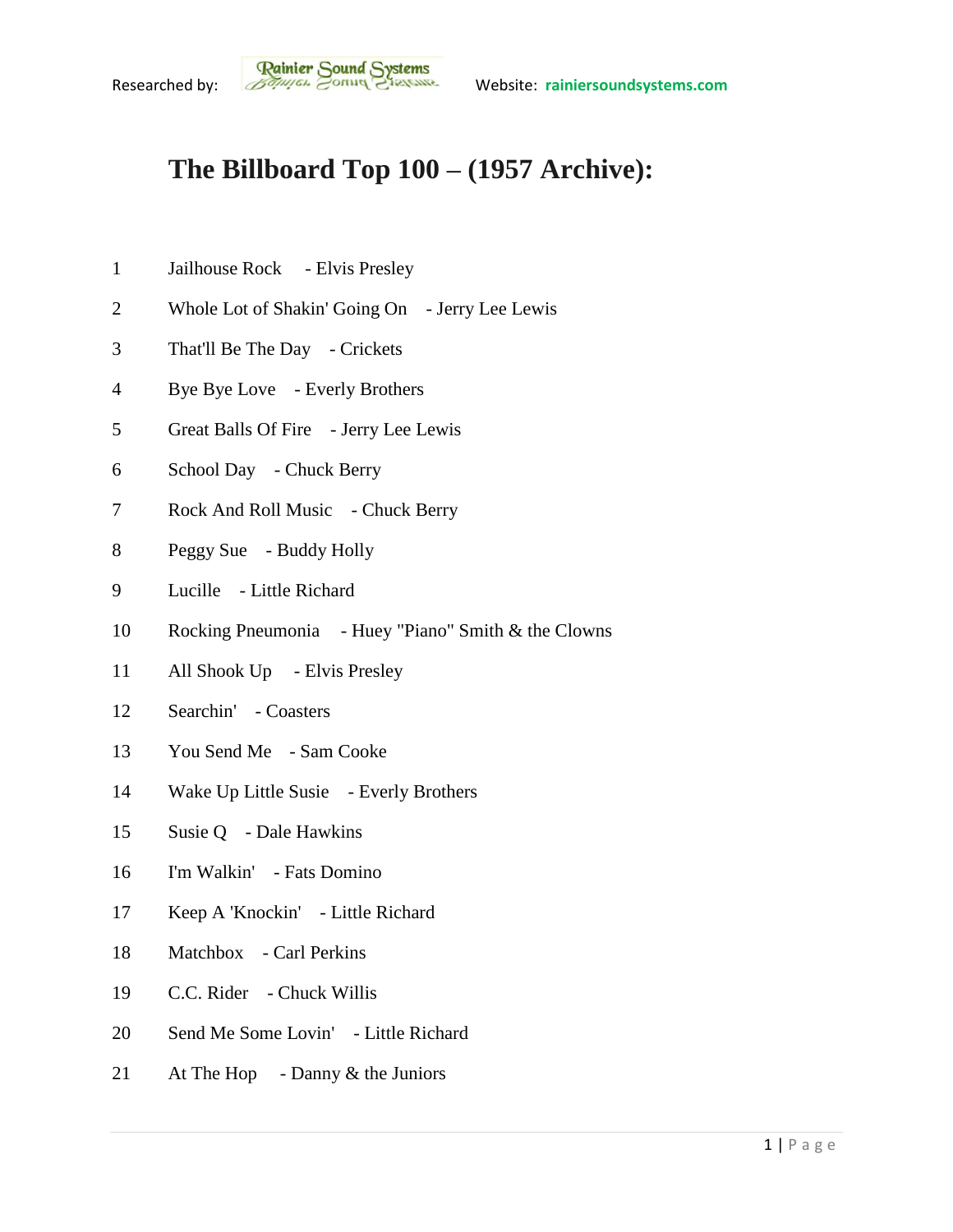- Little Darlin' Diamonds
- Oh Boy! Crickets
- Get A Job Silhouettes
- Book Of Love Monotones
- Maybe Baby Crickets
- Young Blood Coasters
- Chances Are Johnny Mathis
- Little Bitty Pretty One Thurston Harris
- Not Fade Away Crickets
- Walking After Midnight Patsy Cline
- I'm A King Bee Slim Harpo
- Got My Mojo Working Muddy Waters
- Jingle Bell Rock Bobby Helms
- Too Much Elvis Presley
- Diana Paul Anka
- Silhouettes Rays
- Reet Petite Jackie Wilson
- Don't Let Go Roy Hamilton
- Short Fat Fannie Larry Williams
- Hey Bo Diddley Bo Diddley
- Everybody's Trying To Be My Baby Carl Perkins
- Red Hot Billy Riley
- Twenty Flight Rock Eddie Cochran
- It's Not For Me To Say Johnny Mathis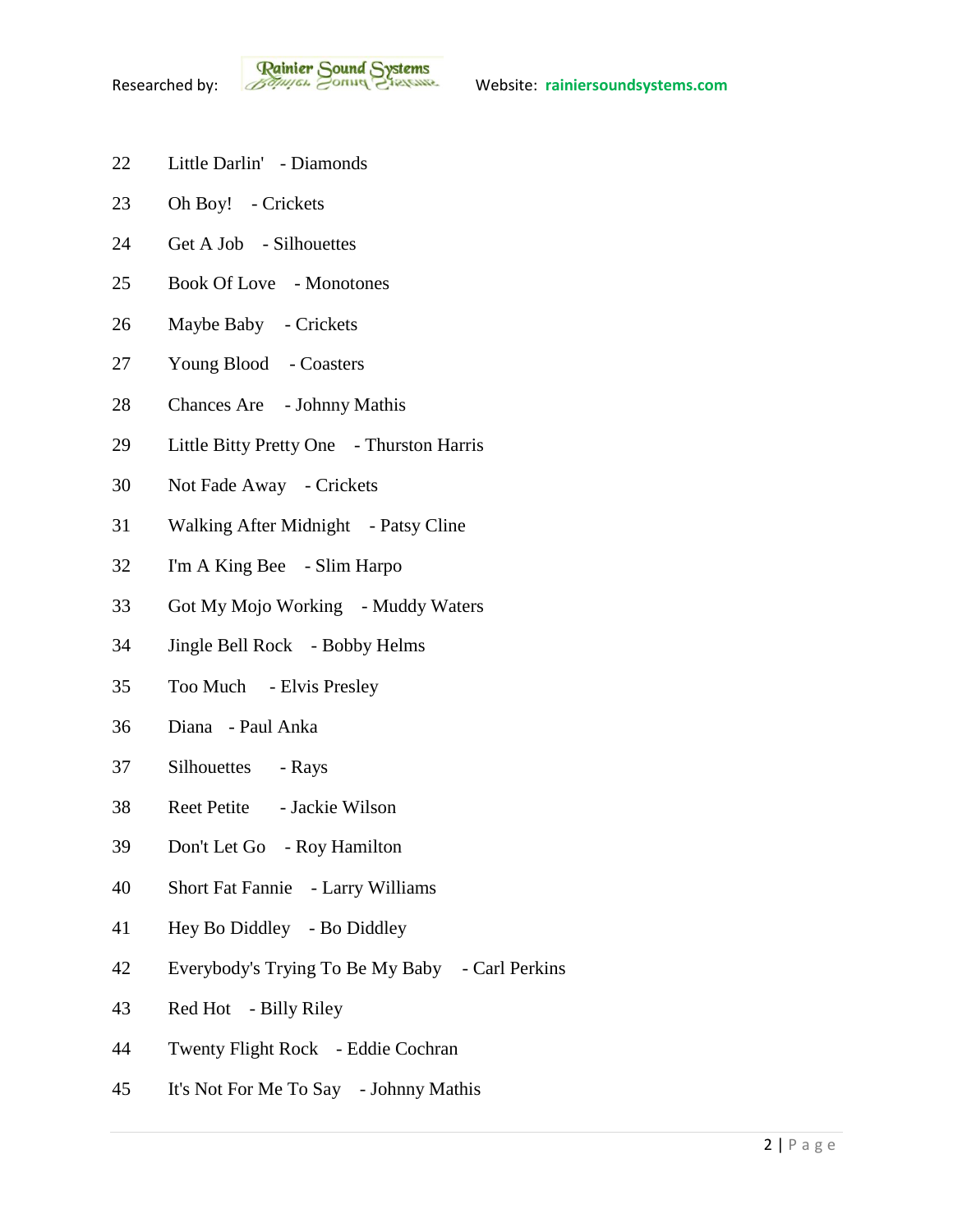**Rainier Sound Systems**<br>Researched by: *Bothuges* Conner Charantee Website: rainiersoundsystems.com

- Could This Be Magic Dubs
- Teddy Bear Elvis Presley
- Just Because Lloyd Price
- Farther Up The Road Bobby "Blue" Bland
- It Hurts Me Too Elmore James
- Treat Me Nice Elvis Presley
- Long Lonely Nights Lee Andrews & the Hearts
- Maybe Chantels
- Honeycomb Jimmie Rodgers
- Whispering Bells Del-Vikings
- Teardrops Lee Andrews & the Hearts
- Tonite, Tonite Mello-Kings
- Lotta Lovin' Gene Vincent & the Bluecaps
- Mr. Lee Bobbettes
- Over The Mountain; Across The Sea Johnnie & Joe
- We Belong Together Robert & Johnny
- Happy Happy Birthday Baby Tuneweavers
- 63 Black Slacks Joe Bennett  $&$  the Sparkletones
- Bony Moronie Larry Williams
- Don't Elvis Presley
- To The Aisle Five Satins
- A White Sport Coat Marty Robbins
- Stardust Billy Ward & the Dominoes
- Baby I Don't Care Elvis Presley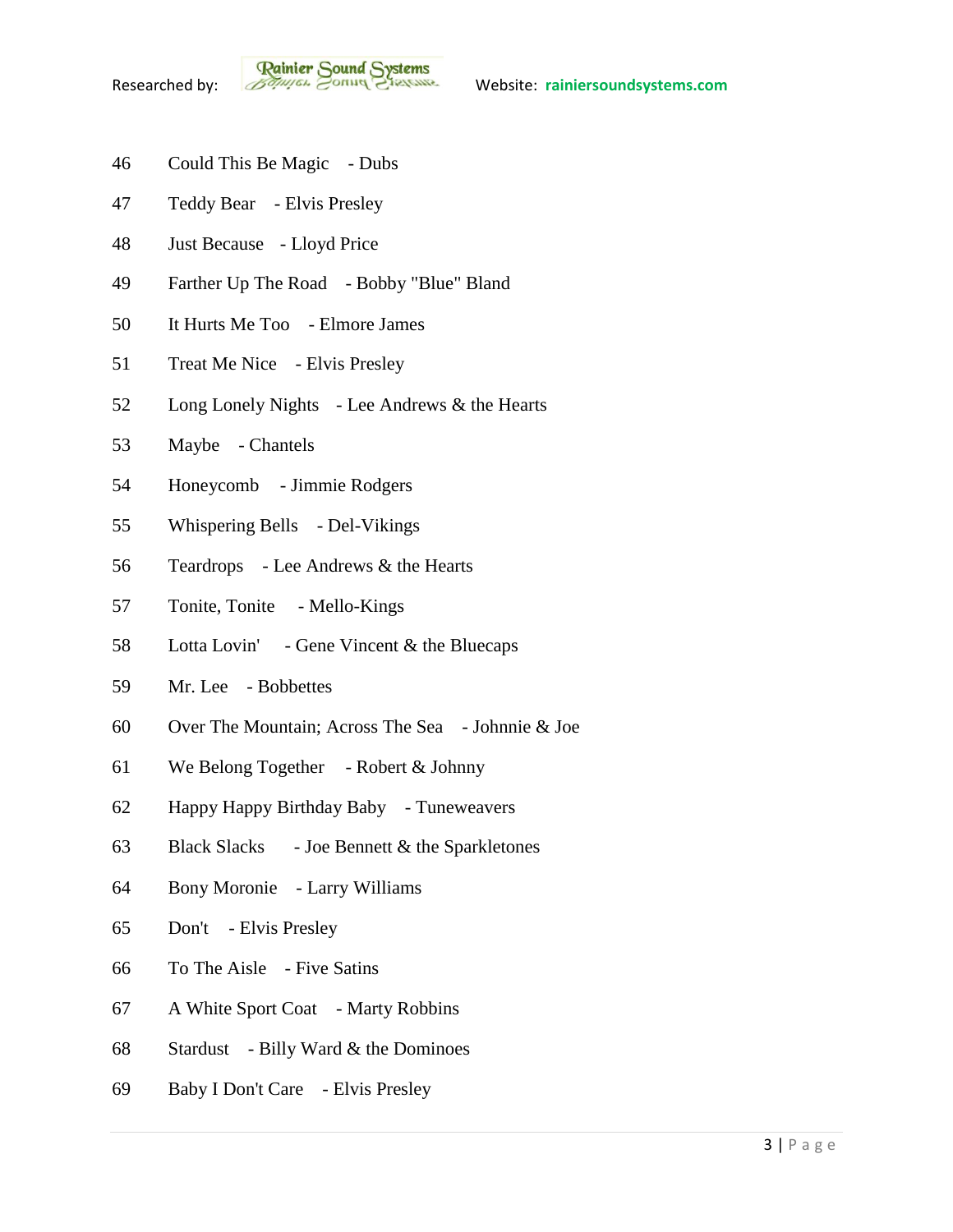- Mona Bo Diddley
- Everyday Buddy Holly
- Buzz, Buzz, Buzz Hollywood Flames
- Got A Lot O'Livin' To Do Elvis Presley
- Be-Bop Baby Ricky Nelson
- Deserie Charts
- Florence Paragons
- Flying Saucer Rock And Roll Billy Riley
- Stood Up Ricky Nelson
- Blue Christmas Elvis Presley
- Swanee River Rock Ray Charles
- Been So Long Pastels
- Don't Ask Me (To Be Lonely) Dubs
- Goody Goody Frankie Lymon & the Teenagers
- Jenny, Jenny Little Richard
- Honest I Do Jimmy Reed
- Before You Accuse Me Bo Diddley
- Walkin' With Mr. Lee Lee Allen
- Raunchy Bill Justis / Ernie Freeman
- Miss Ann Little Richard
- Peanuts Little Joe & the Thrillers
- Words Of Love Buddy Holly
- 92 Baby Oh Baby Shells
- Send For Me Nat "King" Cole